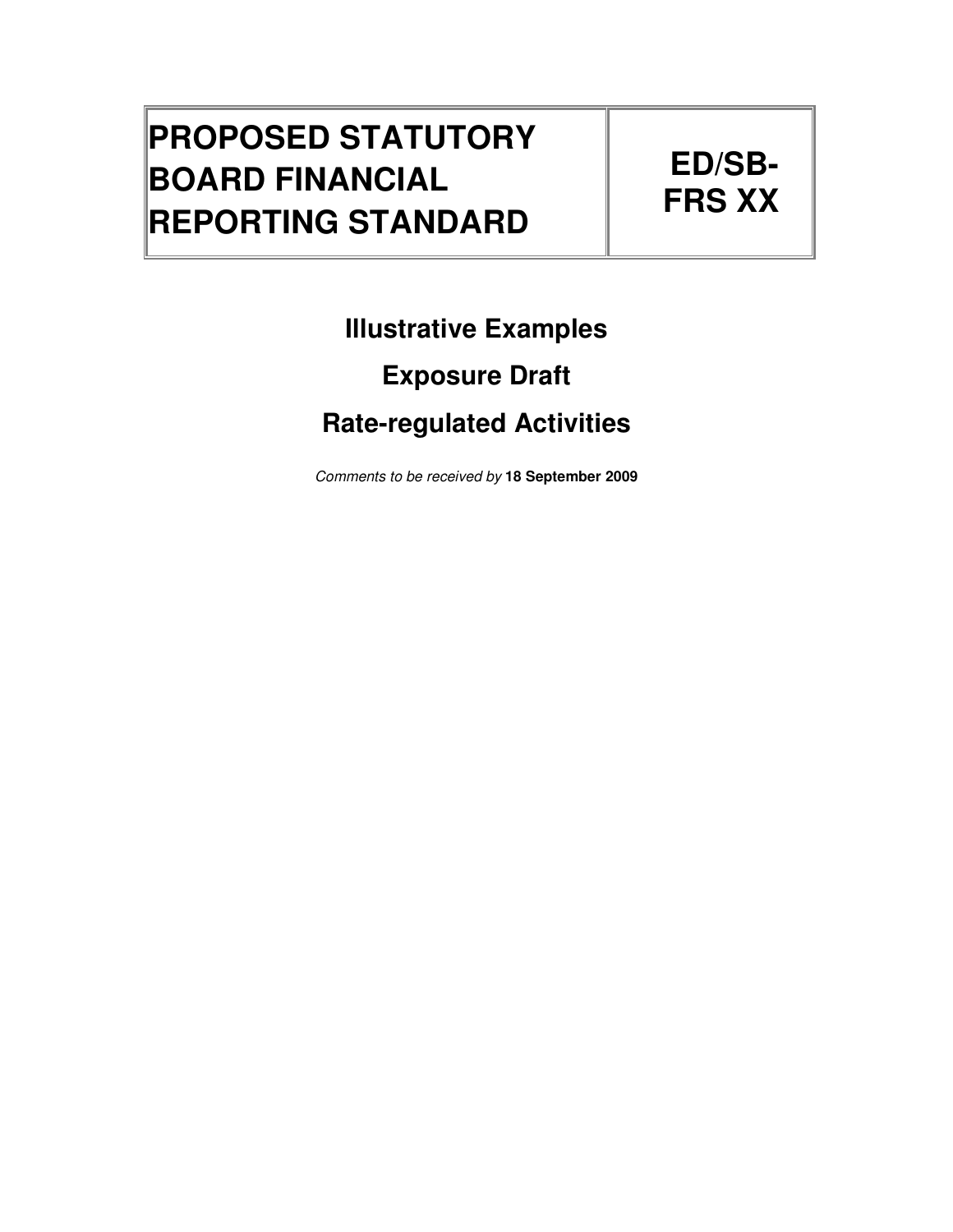### **CONTENTS**

paragraphs

| <b>RATE-REGULATED ACTIVITIES</b><br>[DRAFT] ILLUSTRATIVE EXAMPLES              | $IE1 - IE38$     |
|--------------------------------------------------------------------------------|------------------|
| <b>APPLICATION OF THE SCOPE</b>                                                | $IE1-IE17$       |
| <b>Example 1 – Example of rate-regulated operations</b>                        | $IE1-IE4$        |
| Example 2 – Incentive-based regulation in energy transmission and distribution | $IE5-IE9$        |
| Example 3 – Supply of energy in a rate-regulated environment                   | <b>IE10-IE12</b> |
| Example 4 – Cost-of-service regulation with a determinable variable return     | <b>IE13-IE14</b> |
| <b>Example 5 - Example of price cap regulation</b>                             | <b>IE15-IE17</b> |
| RATE-REGULATED ASSETS AND LIABILITIES                                          | <b>IE18-IE21</b> |
| Example 6 – Example of a regulatory asset                                      | <b>IE18-IE21</b> |
| OTHER EXAMPLES                                                                 | <b>IE22-IE38</b> |
| Example 7 - Determination of the regulated rate                                | <b>IE22-IE24</b> |
| <b>Example 8 - Balancing account</b>                                           | <b>IE25-IE34</b> |
| <b>Example 9 - Regulatory liability</b>                                        | <b>IE35-IE38</b> |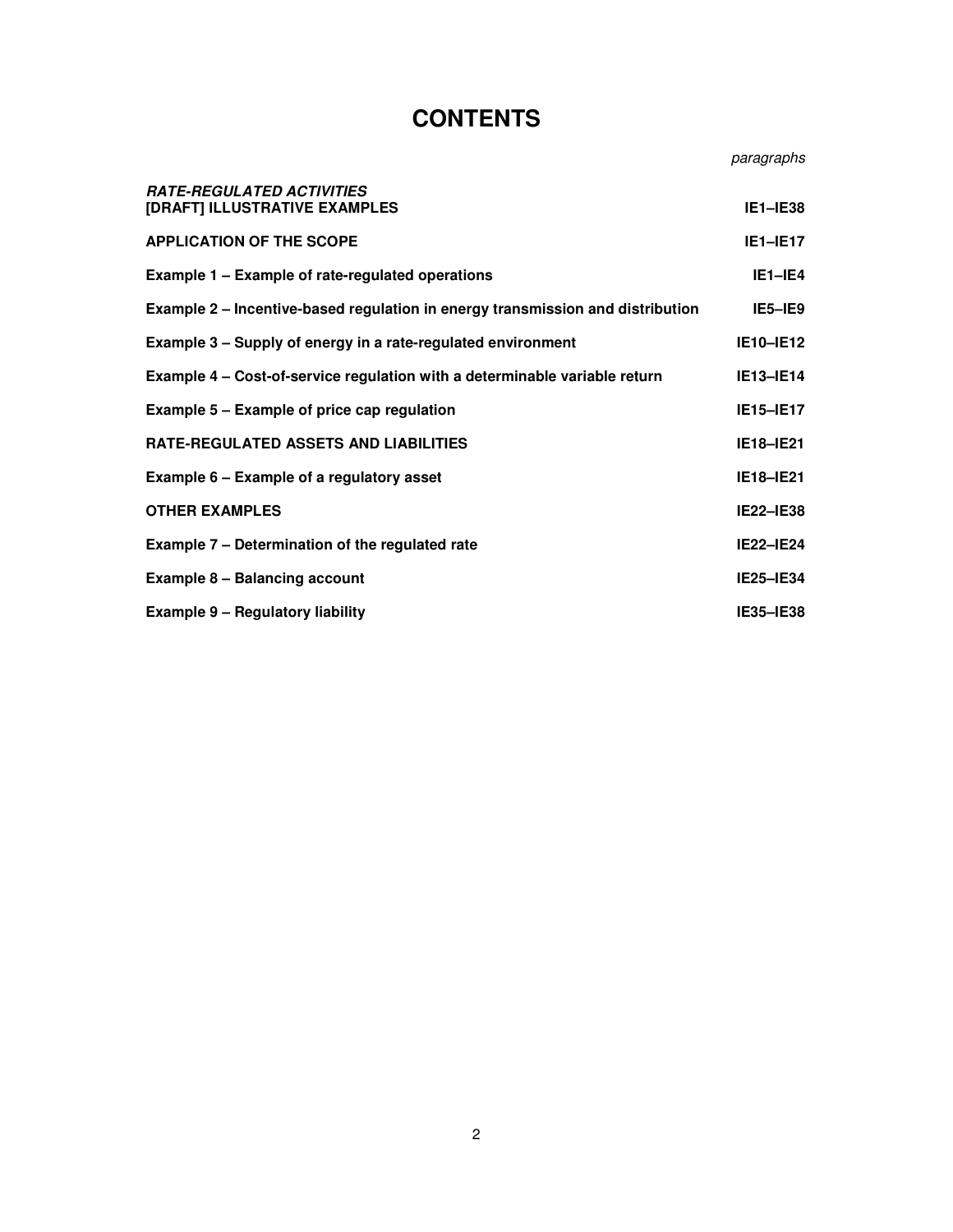# **PROPOSED STATUTORY BOARD FINANCIAL REPORTING STANDARD**

**ED/SB-FRS XX** 

### **SB-FRS X Rate-regulated Activities [Draft] Illustrative examples**

These examples accompany, but are not part of, the draft SB-FRS.

It is planned to publish examples 1–6 with the SB-FRS. Examples 7–9 are included in the exposure draft to help respondents.

#### **Application of the scope**

#### **Example 1 – Example of rate-regulated operations**

- IE1 Company X, the owner of electricity transmission infrastructure and related assets, has been licensed for twenty years to operate a transmission system in a particular jurisdiction. Only one operator is authorised to manage and operate the transmission system.
- IE2 Company X charges its customers for access to the network at prices that must be approved by the regulator. Pricing structures are defined in the law and related guidelines, and are determined on a 'cost plus' basis that is based on budget estimates. Once approved, prices are published and apply to all customers. Prices are not negotiable with individual customers.
- IE3 Prices are set to allow Company X to achieve a fair return on its invested capital and to recover all reasonable costs incurred. At the end of each year, Company X reports to the regulator deviations between the actual and budgeted results. If the regulator approves the differences as 'reasonable costs', they are included in the determination of rates for future periods.
- IE4 Such rate-regulated activities are within the scope of the [draft] SB-FRS because the regulator establishes the prices Company X charges its customers, those prices bind the customers, and the prices are designed to recover Company X's specific costs and earn a fair return.

#### **Example 2 – Incentive-based regulation in energy transmission and distribution**

- IE5 Company Y operates in a jurisdiction where revenue rather than rates is regulated for energy distribution. The regulator sets a total 'allowable revenue' for each year. To the extent that Company Y collects more or less than the allowable revenue in any year, it must adjust its prices for the following year.
- IE6 The regulator resets allowable revenue every five years after reviewing every entity in the industry and taking into account the differences in their operations and geographical distribution of customers. The regulator then determines for each entity:
	- (a) an efficient level of operating costs;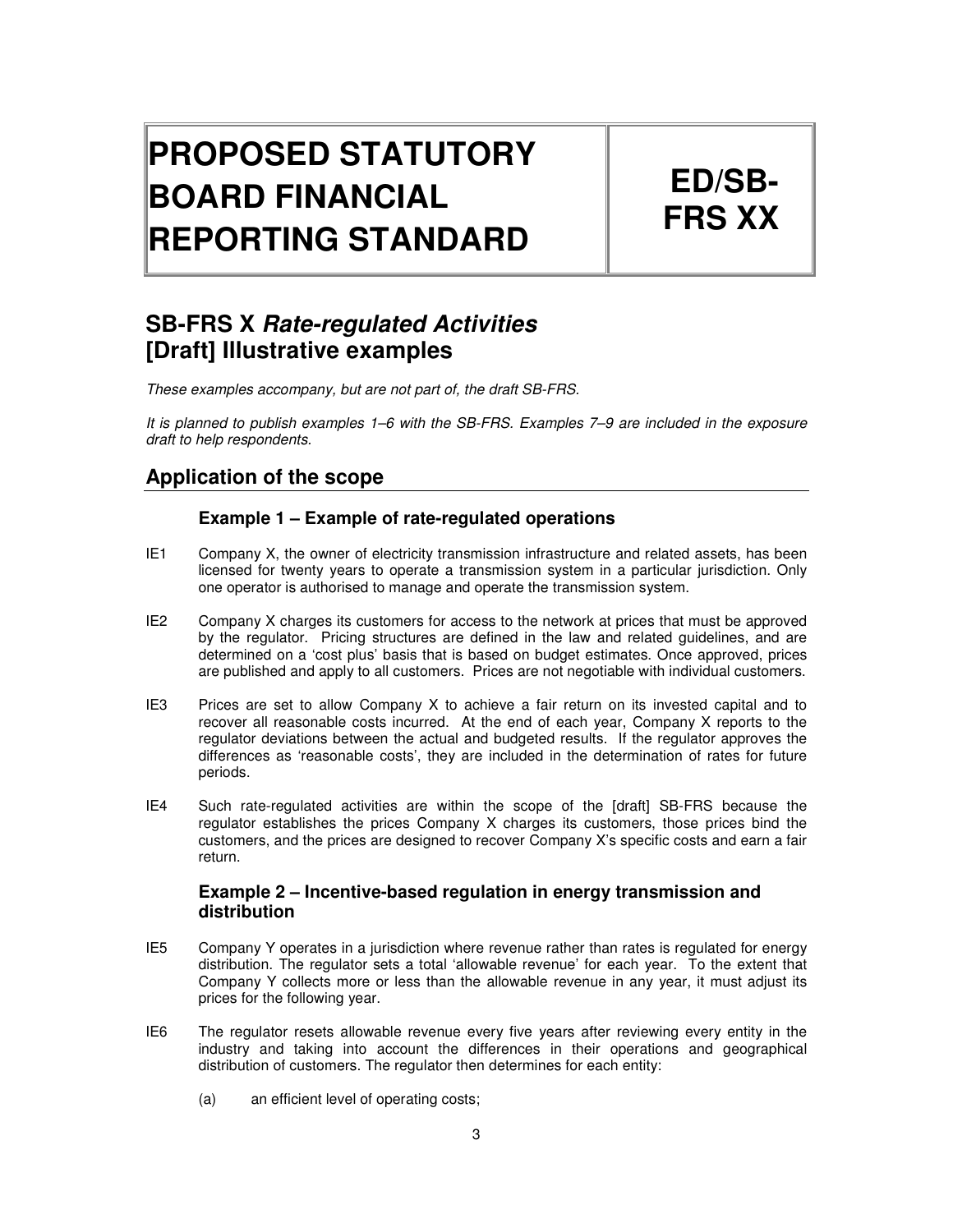- (b) an agreed programme of capital expenditure over the next five years; and
- (c) a cost of capital.
- IE7 Allowable revenue for the first year of the price review is generally determined by adding together a level of operating costs that will be allowed for recovery (based on existing levels of operating costs) and a return on the regulated asset base (based on existing assets, plus the capital expenditure programme at the allowed cost of capital).
- IE8 For subsequent years, allowable revenue is adjusted by an efficiency factor related to the reduction of allowable operating costs that the regulator has determined is achievable by Company Y.
- IE9 Such regulation is not within the scope of the [draft] SB-FRS because:
	- (a) Company Y's allowable total revenue is determined on the basis of industry averages and targeted reductions in operating costs rather than the actual costs Company Y incurs;
	- (b) the regulator controls Company Y's total revenues rather than the prices it charges customers; and
	- (c) Company Y is entitled to retain any profits (or suffers any losses) from exceeding or failing to meet the regulator's deemed level of efficient operating costs rather than being entitled to recover excess costs or having to return excess profits to customers through future rates.

#### **Example 3 – Supply of energy in a rate-regulated environment**

- IE10 In some jurisdictions distributors are allowed to make a profit or loss only on the distribution of energy, not on the energy supplied. Therefore, a company in these jurisdictions charges its customers two rates—one for the cost of energy and another for the cost of distribution. This separation allows customers to obtain their energy from suppliers other than the distributor.
- IE11 Company Z determines the difference between the revenue received at the rate charged and the purchase cost of the energy each month. This difference is then recovered from or returned to customers by adjusting the rates charged for energy over the next twelve months, beginning in the month after the energy is supplied. Thus, the rate Company Z charges customers for energy supplied in September will be determined as the estimated cost of energy in September, adjusted by one-twelfth of any profit or loss on energy supplied in the previous twelve months.
- IE12 In the absence of rate regulation, Company Z would simply bill each customer the difference between the price it charged and its cost for the energy the customer used in September. Because an identifiable amount, based on that customer's prior usage, would be due from an individual customer, a financial asset or financial liability would exist. However, by regulation Company Z may recover its specific cost of energy supplied to customers only by adjusting future rates. Because the profit or loss from the supply of energy will be recovered over twelve months from the customer base as a whole, Company Z recognises a regulatory asset or regulatory liability within the scope of the [draft] SB-FRS.

#### **Example 4 – Cost-of-service regulation with a determinable variable return**

IE13 Company A operates under a cost-of-service regulation with a determinable variable return. The performance incentive mechanism allows it to retain 25 per cent of the amount by which its actual return exceeds the target return allowed by the regulator (referred to as 'over earnings'). The regulator requires the customers' share of the over earnings (75 per cent) to be returned to them as rate reductions over three years beginning in the year following its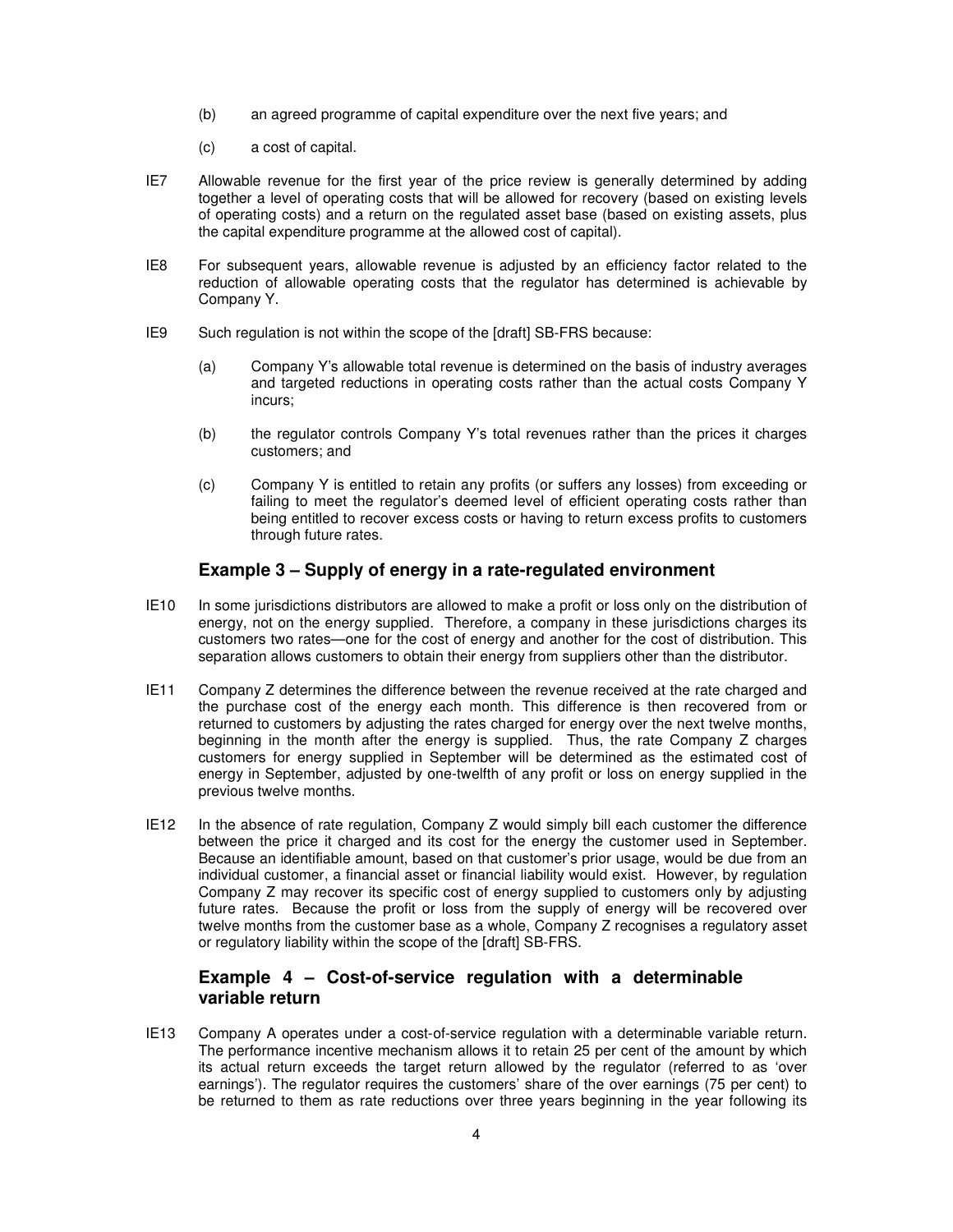approval of the determination of such over earnings. If Company A earns less than the return allowed by the regulator, it is permitted to increase rates in the following three years to recover 50 per cent of the difference. In both cases, the amount is adjusted by interest at the company's cost of capital to compensate the party receiving the payment for the delay in recovery.

IE14 This regulation is within the scope of the [draft] SB-FRS. The permitted rates of return are based on the entity's specific costs incurred and the entity has a right to recover 50 per cent of the amount by which its actual return is lower than the regulator's target and similarly an obligation to return to its customers 75 per cent of over earnings. However, if Company A consistently fails to recover a reasonable return, it would need to consider the indicators in paragraphs B4–B6 of the [draft] SB-FRS to determine whether it continues to be within the scope of the [draft] SB-FRS.

#### **Example 5 – Example of price cap regulation**

- IE15 Company B operates in a jurisdiction where the prices it charges its customers for the goods or services it provides are regulated according to a 'price cap index'. The regulator sets prices considering various factors such as competition and inflation. Company B cannot charge more than the set prices.
- IE16 Under such regulation the buyer is assured of the result while the supplier takes the risk and receives the rewards from additional effort or from the implementation of cost-reducing innovations.
- IE17 Though such regulation meets the criterion in paragraph 3(a) of the[draft] SB-FRS in that prices are regulated and bind customers, it fails the criterion in paragraph 3(b) because prices are not designed to recover Company B's specific costs to provide the goods or services.

#### **Rate-regulated assets and liabilities**

#### **Example 6 – Example of a regulatory asset**

- IE18 Company C, an entity operating rate-regulated activities, received formal approval from the regulator before recognising a regulatory asset. Consequently, Company C did not need to assess the probability of regulatory approval.<sup>\*</sup>
- IE19 Following a major storm that destroyed its distribution towers, Company C received a rate order from its regulator that allows it to recover the replacement costs of CU100<sup>®</sup> straight-line over five years with a yearly allowed return of 5 per cent. The 5 per cent return applies to the net carrying amount of the unrecovered costs at the end of each year.

| The table below shows the cash flows generated: |          |          |          |          |          |
|-------------------------------------------------|----------|----------|----------|----------|----------|
| Allowed storm costs                             | Υ1<br>20 | Υ2<br>20 | Y3<br>20 | Y4<br>20 | Y5<br>20 |
| Allowed return                                  | 5        | 4        | 3        | 2        |          |
| Total cash inflows                              | 25       | 24       | 23       | 22       | 21       |

The regulatory asset is the expected present value of the total cash inflows received from customers generated by the incurrence of the replacement costs and the allowance of the costs and the return by the regulator.

l

<sup>∗</sup> The example oversimplifies the calculation as it does not take into account variations such as volume of use or load conditions which would affect the units used and billed to customers in individual periods.

<sup>∗</sup> In this guidance monetary amounts are denominated in 'currency units (CU)'.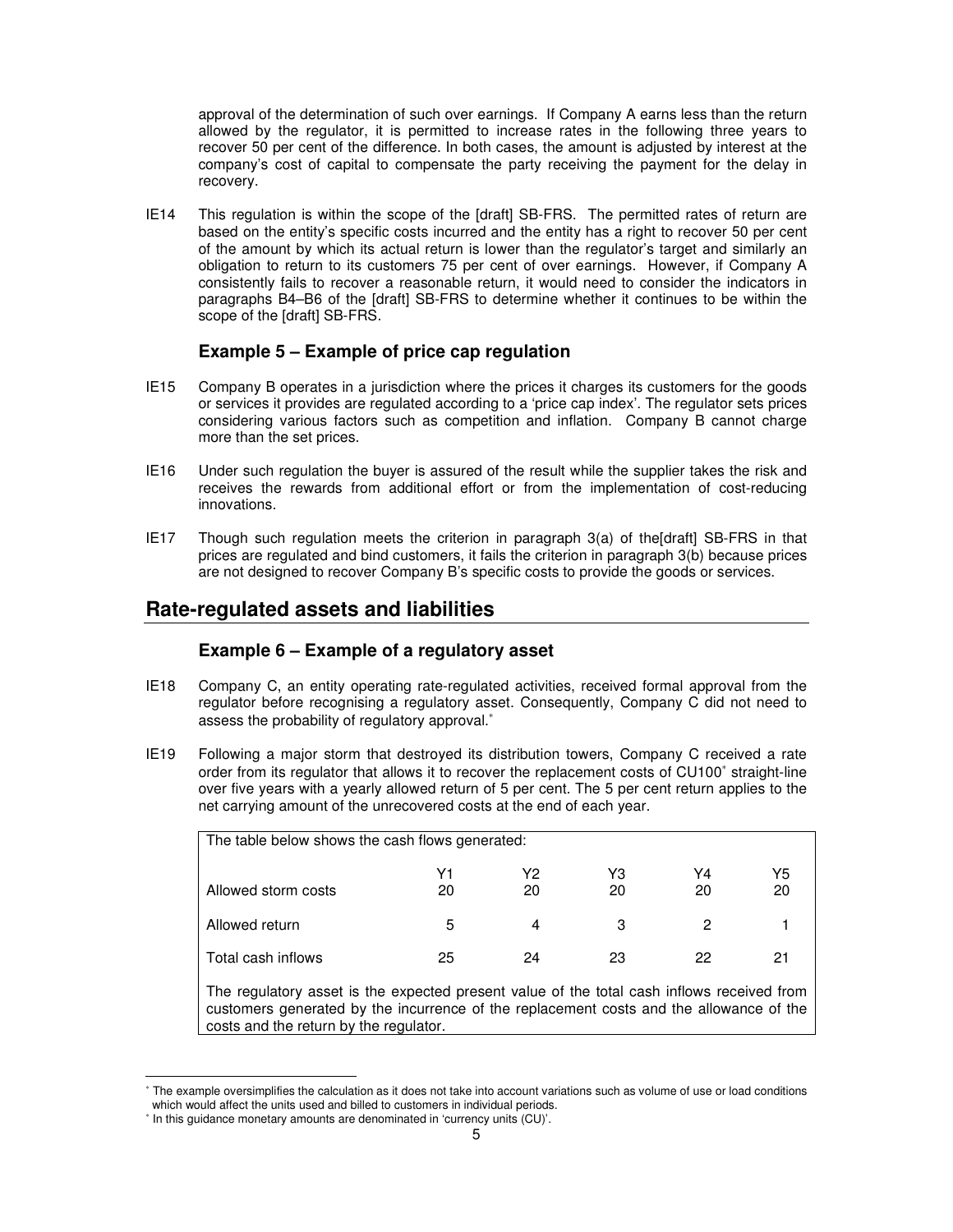- IE20 The regulatory asset arises because the regulator has approved the recovery of costs that would otherwise have been recognised as an expense in the period when the costs were incurred:
	- (a) if Company C had recognised the original distribution towers as an asset, it would have derecognised their carrying amount as a loss in profit or loss and included the costs of the new towers in property, plant and equipment in accordance with SB-FRS 16.
	- (b) if Company C had recognised the cost of the original distribution towers as an expense in profit or loss, it would similarly have recognised the cost of their replacements as an expense in profit or loss.
- IE21 In either case, recognition of the regulatory asset reduces the amount Company C recognises as expense in profit or loss in the period.

#### **Other examples**

#### **Example 7 – Determination of the regulated rate**

IE22 The formula for determining a rate per unit of goods or services provided to customers generally entails the determination of a rate base, a rate of return and operating expenses as follows:

Rate base  $\times$  rate of return + operating expenses = revenue requirement

IE23 Then, to determine the rate to be charged to customers (the price of each unit of service), the revenue requirement is divided by the total units of service expected to be used by the customers. So:

Revenue requirement/estimated volume = rate per unit

IE24 The following is an example of how the rates are usually determined in a cost-of-service regulation.

An entity operates a rate-regulated activity for which the following items are allowed by the regulator (all amounts are expressed in CU):

| <b>Operating costs</b>                                               |           |
|----------------------------------------------------------------------|-----------|
| Fuel                                                                 | 10,000    |
| Operations<br>(including property, plant and equipment depreciation) | 8,000     |
| Maintenance                                                          | 2,000     |
| Selling, general and administration                                  | 1,000     |
| Allowed operating expenses                                           | 21,000    |
|                                                                      |           |
| Rate base                                                            |           |
| Plant in service (carrying amount)                                   | 1,000,000 |
| Construction work in progress                                        | 300,000   |
| Allowed rate base                                                    | 1,300,000 |
|                                                                      |           |

Because the intention is to provide for earnings on all balances necessary for utility operations, the allowed costs also include the cost of debt financing for the following items: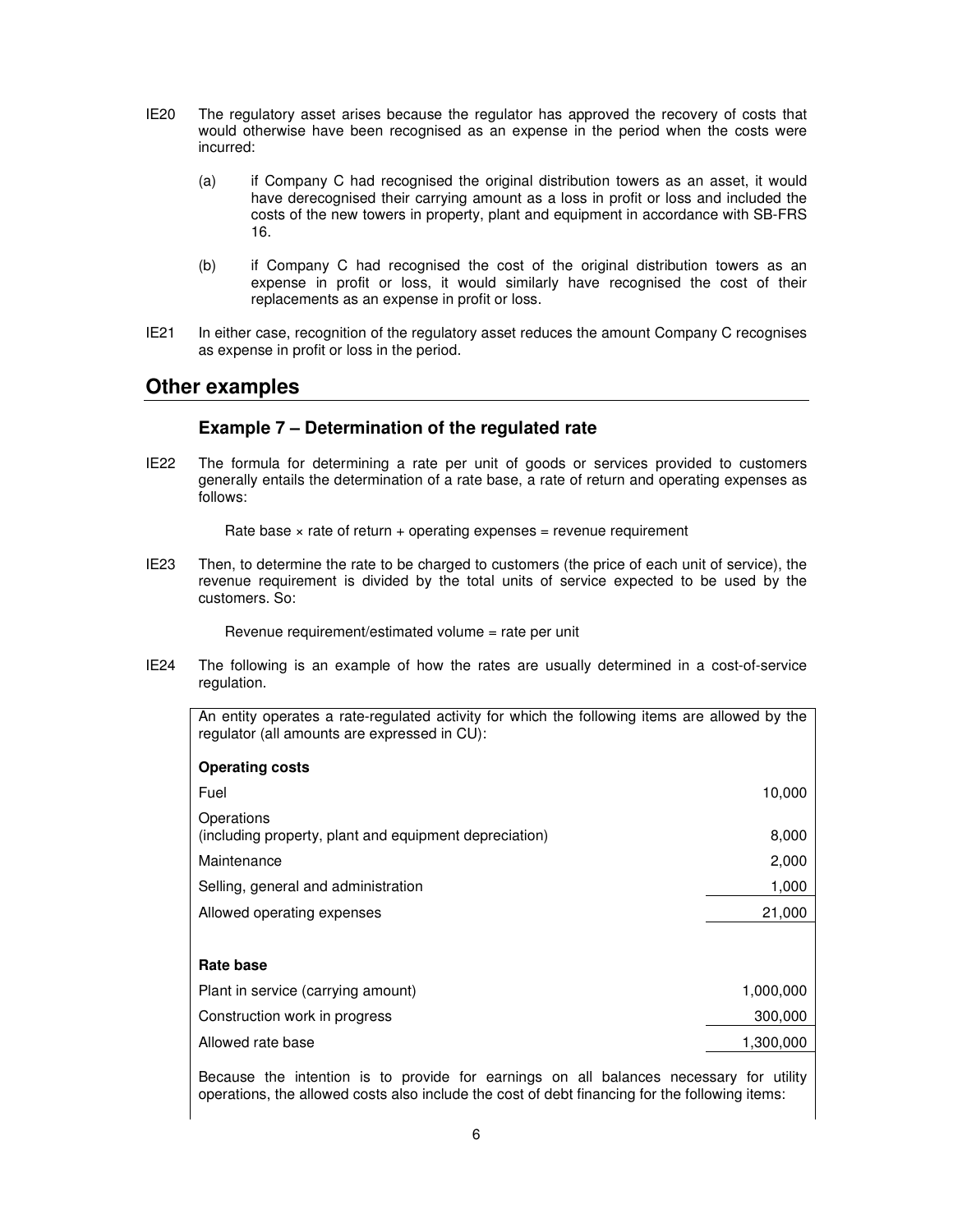#### **continued...**

| continued                             |         |
|---------------------------------------|---------|
| <b>Other assets/liabilities</b>       |         |
| Working capital                       | 3,000   |
| Net regulatory assets                 | 5,000   |
| Net other assets/liabilities          | (1,000) |
| Allowed other assets/liabilities base | 7,000   |

The capital structure of the entity is assumed to include 50 per cent debt and 50 per cent equity. The average borrowing rate is 6 per cent and the allowed return on equity is 10 per cent. The allowed rate of return on the rate base is the average of the debt cost and the equity return, ie 8 per cent.

The total allowed costs is the sum of the allowed operating expenses and the cost of financing both the rate base, by application of the rate of return, and the other assets and liabilities, by application of the borrowing rate:

|                             | Allowed operating expenses     | 21,000    |
|-----------------------------|--------------------------------|-----------|
|                             | Cost of financing rate base    |           |
|                             | $1,300,000 \times 8\% =$       | 104,000   |
|                             | Cost of financing other assets |           |
|                             | $7.000 \times 6\%$             | 420       |
|                             |                                | 125,420   |
|                             |                                |           |
| Expected units to be billed |                                | 1,000,000 |
| Regulated rate per unit     |                                | 0.12542   |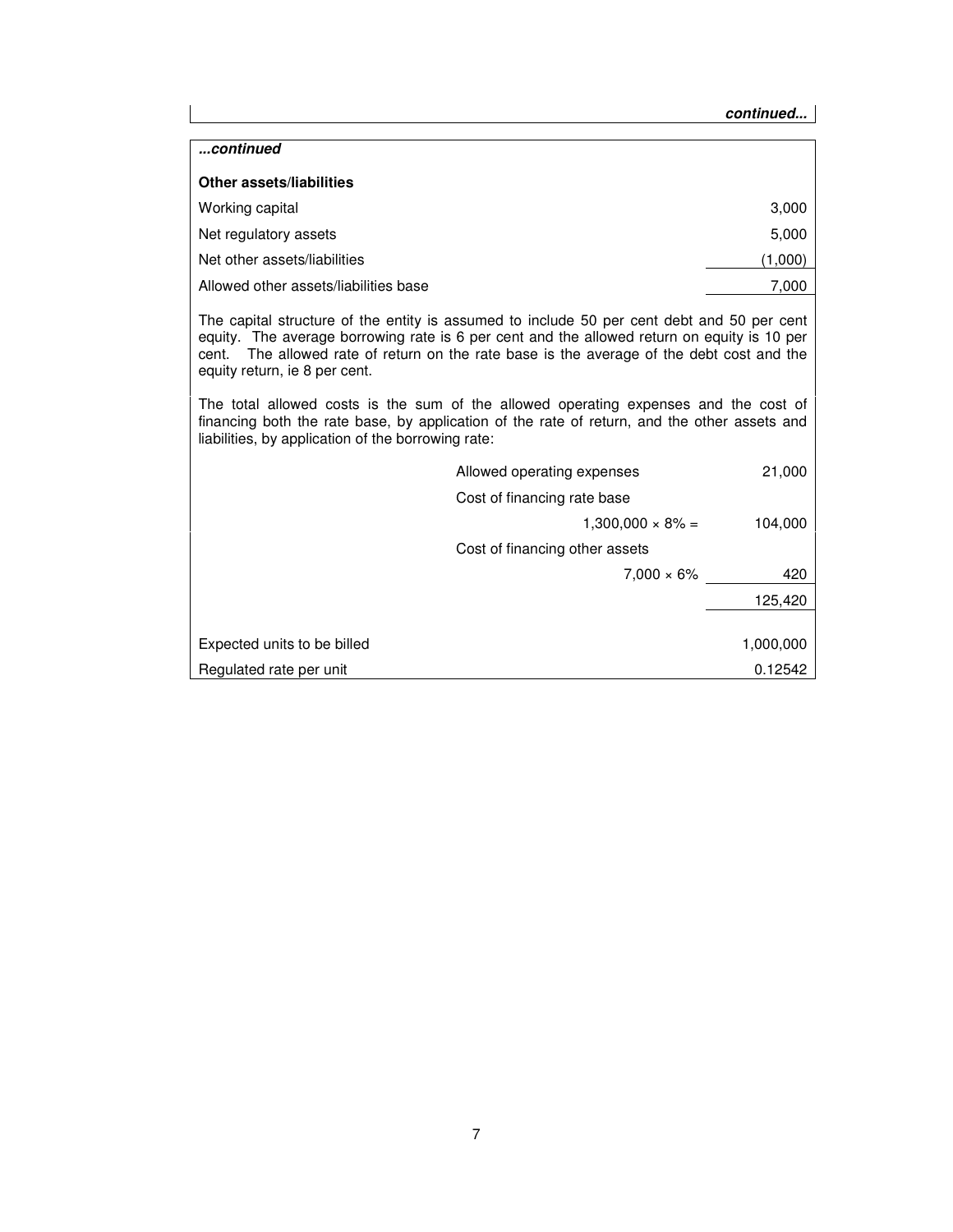#### **Example 8 – Balancing account**

- IE25 In some jurisdictions, regulators have separated the cost of the goods provided to customers from the costs of their distribution. This permits customers to purchase the goods from alternative suppliers, increasing competition. Entities operating in such environments are often prohibited from earning a return on the supply of goods. However, they are permitted to recover their purchase costs on the basis of a one-for-one pass through to retail customers. Such a mechanism may be included in legislation or could take the form of an automatic adjustment clause.
- IE26 To reduce volatility in rates charged to customers, regulators generally require differences between actual and estimated costs to be collected or refunded over time. The cumulative adjustments for the under- collection or over-collection of these costs are recognised as a regulatory asset or liability in the statement of financial position, until they affect future billings to customers.

#### **Illustrative example**

- IE27 The example below illustrates the effect of variations in the cost of gas on an entity's rateregulated activities over a three year period. In practice, the recovery process for variances in costs would generally be over periods from three to twelve months.
- IE28 During 20X1, sales volume was lower than expected and natural gas prices increased as a result of supply shortages in the region.
- IE29 The table below shows the entity's actual gas supply costs and the amount collected in rates for each of the three years, taking into account the provision in rates for the effect of volumes and cost variances:

|                           | <b>20X1</b> | <b>20X2</b> | <b>20X3</b> |
|---------------------------|-------------|-------------|-------------|
|                           | CU          | CU          | CU          |
| Actual gas supply costs   | 1.034       | 1.040       | 978         |
| Amount collected in rates | 917         | 1.085       | 1,055       |

- IE30 The entity did not recover gas supply costs of CU117 (CU1,034 CU917) in year 20X1. For this example, assume that as of 1 January 20X1, the entity has a nil balance in its balancing account. The amount not recovered is recognised as a regulatory asset for CU117 in the statement of financial position in 20X1 and reduces gas costs in the statement of comprehensive income for this period.
- IE31 In 20X2, the net amount recovered in excess of cost is calculated as follows:

| <b>20X2</b>                                             | CU                |
|---------------------------------------------------------|-------------------|
| Amount collected in rates                               | 1,085             |
| Actual gas supply costs                                 | 1,040             |
| <b>Difference</b>                                       | 45                |
| Amortisation of prior period balance                    | (39) $^{\rm (a)}$ |
| Net excess recovery in 20X2 refundable over three years | 6 <sup>(b)</sup>  |

(a) The entity is entitled to recover CU39 during 20X2 (CU117 over three years) related to costs not recovered in 20X1, leaving CU78 to be recovered in the next two years.

(b) The entity decreases the carrying amount of its regulatory asset by CU6 at the end of 20X2, leaving a cumulative net balance of CU72.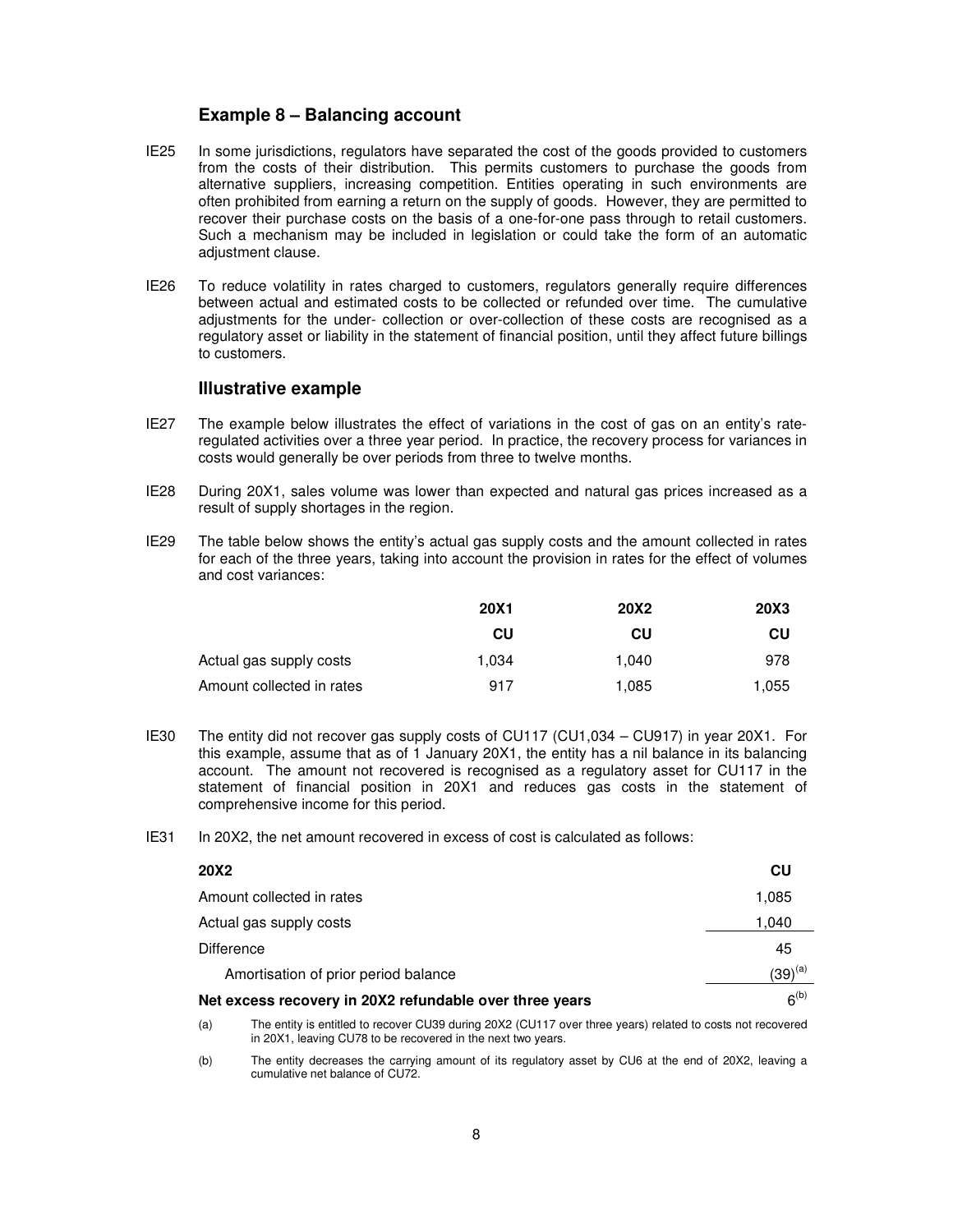IE32 In 20X3, the net amount recovered in excess of cost is calculated as follows:

| <b>20X3</b>                                             | CU                |
|---------------------------------------------------------|-------------------|
| Rate collection                                         | 1,055             |
| Actual gas supply costs                                 | 978               |
| <b>Difference</b>                                       | 77                |
| Amortisation of prior period balance (from 20X1)        | $(39)^{(a)}$      |
| Amortisation of prior period balance (from 20X2)        | $2^{(b)}$         |
| Net excess recovery in 20X2 refundable over three years | 40 <sup>(c)</sup> |

- (a) The entity is entitled to recover CU39 during 20X3 (CU117 over three years) related to costs not recovered in 20X1, leaving CU39 to be recovered in the following year.
- (b) The entity is required to refund CU2 during 20X3 (CU6 over three years) related to excess recoveries in 20X2, leaving CU4 to be refunded in the next two years.

IE33 The statement of financial position includes a line for the current regulatory asset showing the balance at the end of each period:

|                        | 20X3 | <b>20X2</b> | <b>20X1</b> |
|------------------------|------|-------------|-------------|
|                        | CU   | CU          | CU          |
| Balancing account, net | (5)  | 72          | 117         |

IE34 The statement of comprehensive income shows the following line items related to gas costs and the balancing account:

|                                             | <b>20X3</b> | <b>20X2</b> | <b>20X1</b> |
|---------------------------------------------|-------------|-------------|-------------|
|                                             | CU          | CU          | CU          |
| Cost of gas purchased in the<br>period      | 978         | 1,040       | 1,034       |
| Current period net<br>(deferral)/recovery   | 40          | 6           | (117)       |
| Total amortisation of deferred gas<br>costs | 37          | 39          |             |
| Amount included in profit or loss           | 1,055       | 1,085       | 917         |

Note: Normally the regulator would permit the entity to recover a return on the outstanding balance to reflect the deferred payment; however, to simplify the example such amounts are not included in the calculations.

#### **Example 9 – Regulatory liability**

- IE35 An electricity distribution company sells land originally purchased to construct its operations centre for CU20 (carrying amount of the land is CU1). The entity is building two new operations centres at other locations and their cost will be included in the rate base when they are complete.
- IE36 The regulator approved the sale of the land but the approving order does not address accounting for the gain on sale. However, in prior property sales, the entity has been required to return gains to customers and amounts returned have ranged from 75 per cent to 100 per

<sup>(</sup>c) The entity decreases the carrying amount of its regulatory asset by CU40 at the end of 20X3, leaving a cumulative net balance of CU(5).